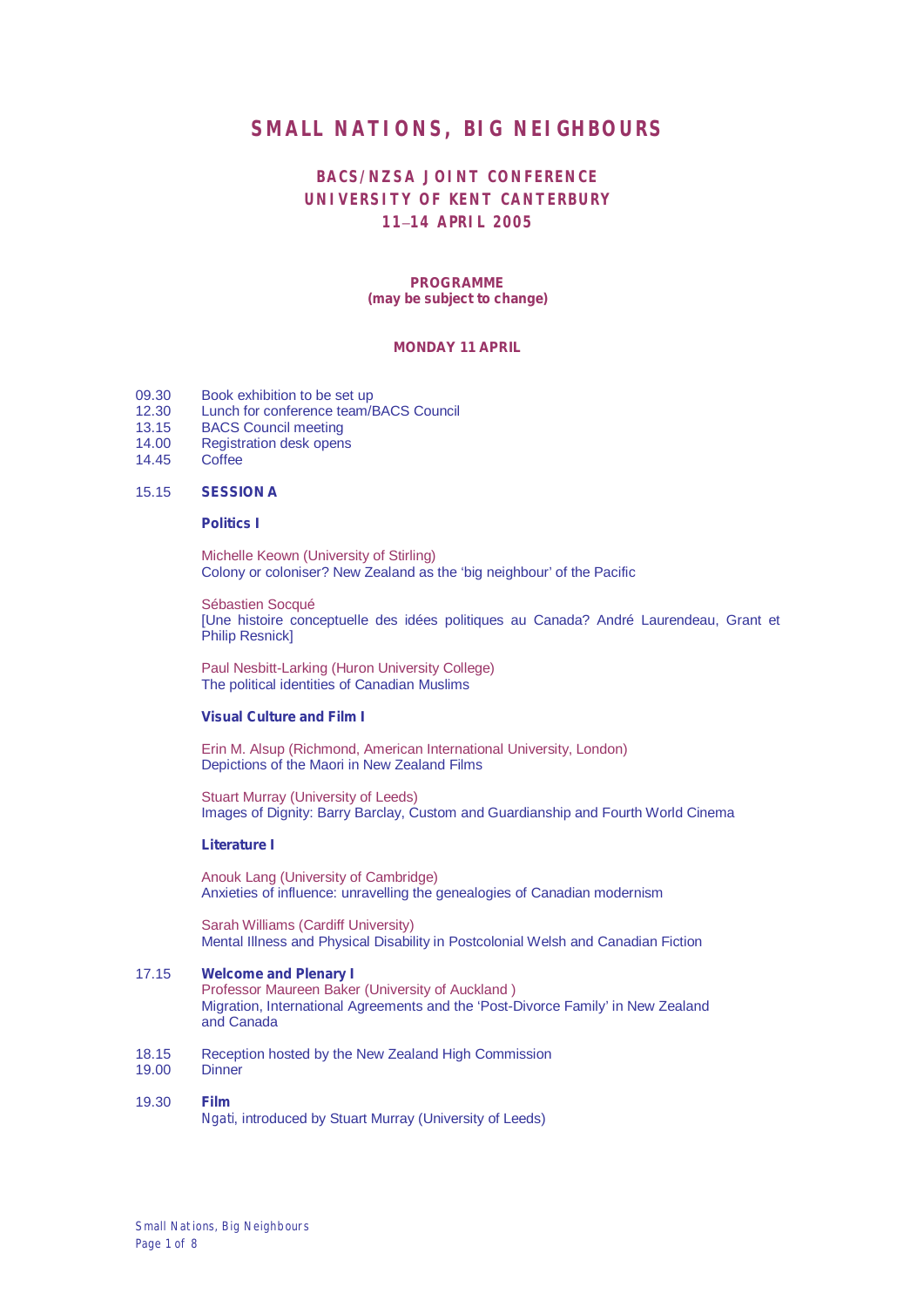#### **TUESDAY 12 APRIL**

# 08.00 Breakfast<br>09.00 **SESSION**

## 09.00 **SESSION B**

#### **Politics II**

Roy Smith (Nottingham Trent University) Between some rocks and a hard place? New Zealand's foreign policies in relation to Pacific Island states and Australia

Stephen Tierney (University of Edinburgh) How neighbours condition sovereignty: The impact of state nationalism upon sub-state nations and of supra-state nation-building upon the nation-state

Richard Corballis (Massey University) New Zealand and Australia: David and Goliath or David and Jonathan?

#### **History I**

Lucille H. Campey (University of Kent) Deterring the big neighbour: The Scottish Civilian Border Guards of Lower Canada

Jeffrey D. Brison (Queen's University) Political economy of Rockefeller support for the humanities in Canada, 1930–1957

Marjory Harper (University of Aberdeen) [Scottish migrants to Canada or New Zealand]

#### **Literature II**

Elodie Rousselot (University of Kent) The 'small' nation writes back to the 'big' literary canon: The meta-narrative of Margaret Atwood's *Epigraphs*

Julie Rodgers (Trinity College, Dublin) "Small Nations, Big Neighbours" [Gabrielle Roy (Quebec) and Katherine Mansfield (New Zealand)]

#### 10.30 Coffee

- 11.00 **Plenary II** Professor Pascale de Souza (Johns Hopkins University) When Small Nations are Big Neighbours: An Exploration of Maori and First Nations Land Issues
- 12.30 Lunch

## 13.30 **SESSION C**

#### **Literature III**

Charlotte Sturgess (University Marc Bloch, Strasbourg II) Between dominant and minor: two Japanese-Canadian imaginary responses to a dualistic identity

Sonia Lacabanne (l'Université de la Nouvelle-Calédonie*)* L'interaction entre la culture néo-zélandaise et la culture samoane dans deux romans samoans

Fernand Roy (Université du Québec à Chicoutimi) Le vécrire comme projet d'espace identitaire dans *Salut Galarneau!* de Jacques Godbout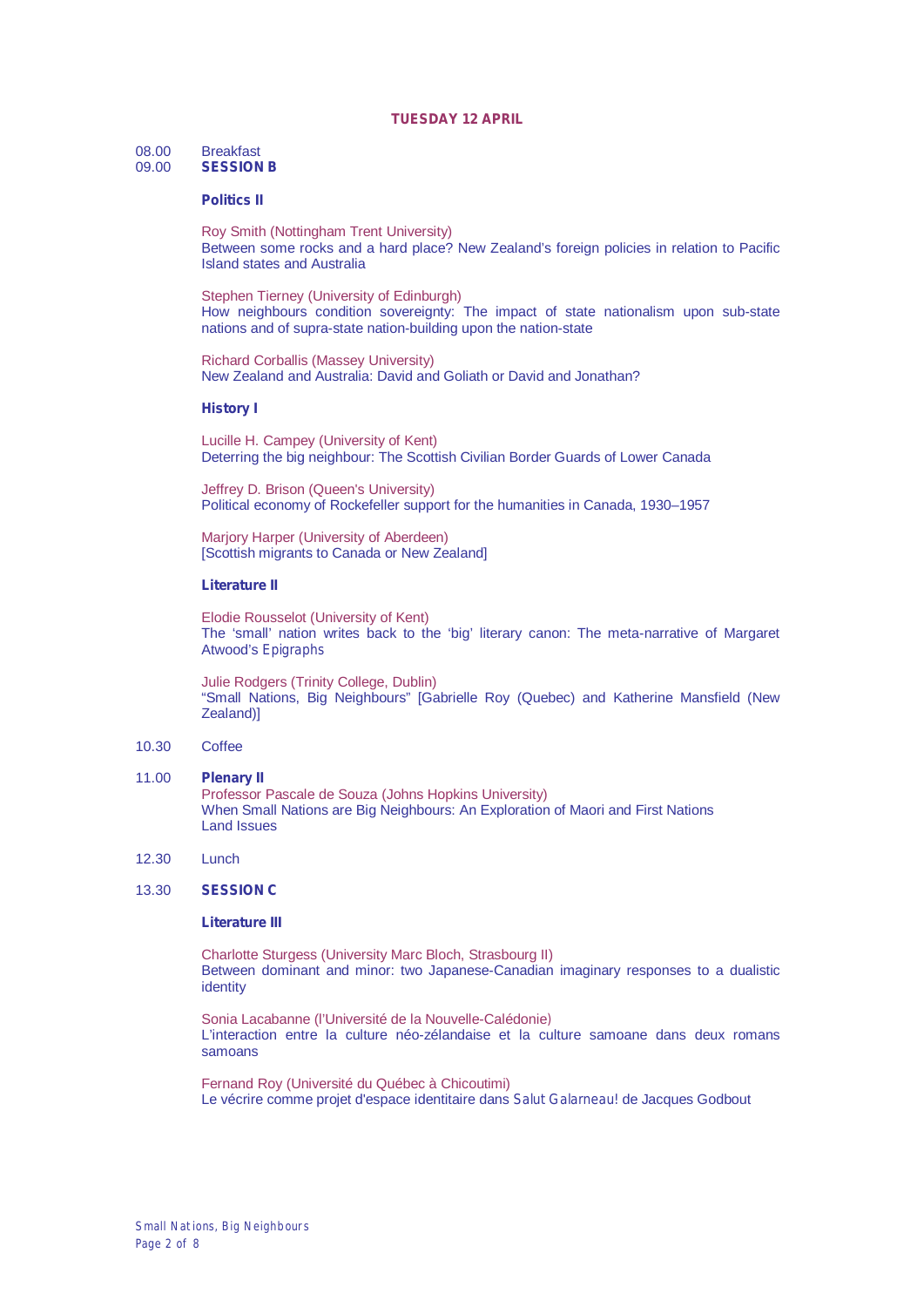#### **Politics III: Nations, Identities, and Politics in the Martin Era I** (Round Table)

Oren Howlett (Carleton University) New Faces, Old Games: Paul Martin and the Continued Struggles for Gay and Lesbian **Equality** 

Kiera Ladner (University of Western Ontario) Aboriginal Politics in the Martin Era: Constitutional Reconciliation and the Continuance of Legislative Colonialism

Mandy McCarthy and Donna Patrick (Carleton University) Urban Aboriginality and the Changing Political Landscape

#### **History II**

John Harries (University of Edinburgh) "Paradise lost and regained": images of modernity and the envisioning of the future in nineteenth century nationalist discourses in Newfoundland

Dominic Alessio (Richmond, The American University in London) [NZ]

Mélanie Desmeules (Université Laval) La science victorienne au Canada français: échanges et influences entre deux communautés scientifiques

#### **Music**

Terry McDonald (University of Southampton) Proud to be an islander: Newfoundland identity as revealed by its music

Hilary Bracefield (University of Ulster) We don't care what you are doing: Nationhood considerations and relationships in serious music between New Zealand and Australia

#### 15.00 Tea

## 15.30 **SESSION D** [60 mins]

#### **Visual Culture and Film II**

David Hutchison (Glasgow Caledonian University) H2O – Challenging television drama or Canadian paranoia?

Jo T. Smith (University of Auckland) Parallel quotidian flows – Maori TV on air

#### **Literature IV**

Eva-Marie Kröller (University of British Columbia) "Etonnants Canadiens": Anglo-Canadian writing and Quebec

Rachel Killick (University of Leeds) Re/presentation: The Multiple Transformations of a Quebec Classic, Michel Tremblay's *Albertine en cinq temps*

#### **Intranational Communities**

Murray Watson (University of Dundee) Elephants and pineapples: More powerful neighbours as immigrants

Susan Hodgett (Queen's University, Belfast) Small Nations, Big Neighbours: Shared challenges and policy diffusion across the pond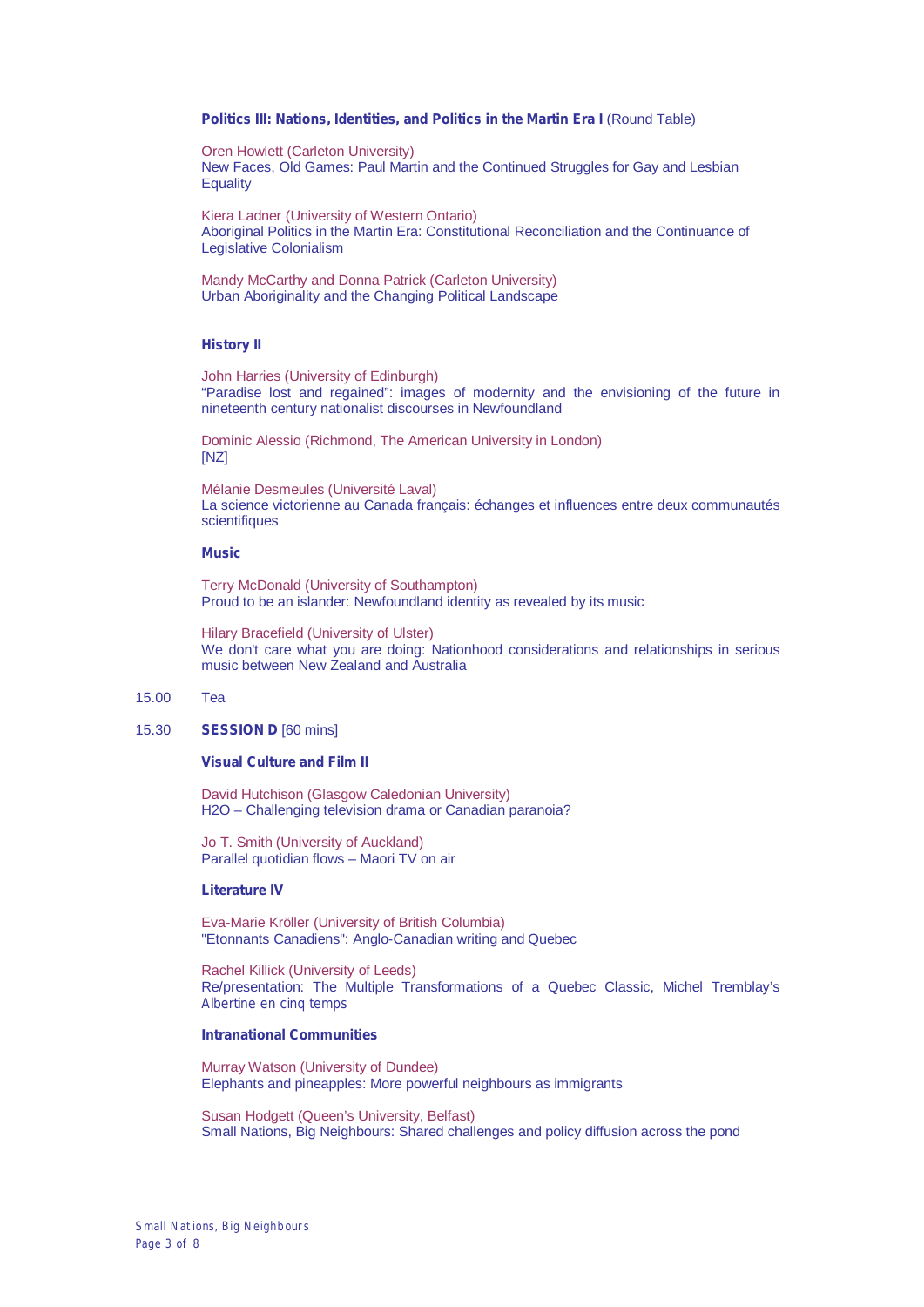## 16.30 **Plenary III**

Professor Jennifer Welsh (Somerville College, University of Oxford) Canada's Global Role in the 21st Century: Beyond Middle Power

- 17.30 Reception hosted by the Quebec Government Office, London
- 18.15 Dinner

#### 20.00 **Film**

*Map of the Human Heart*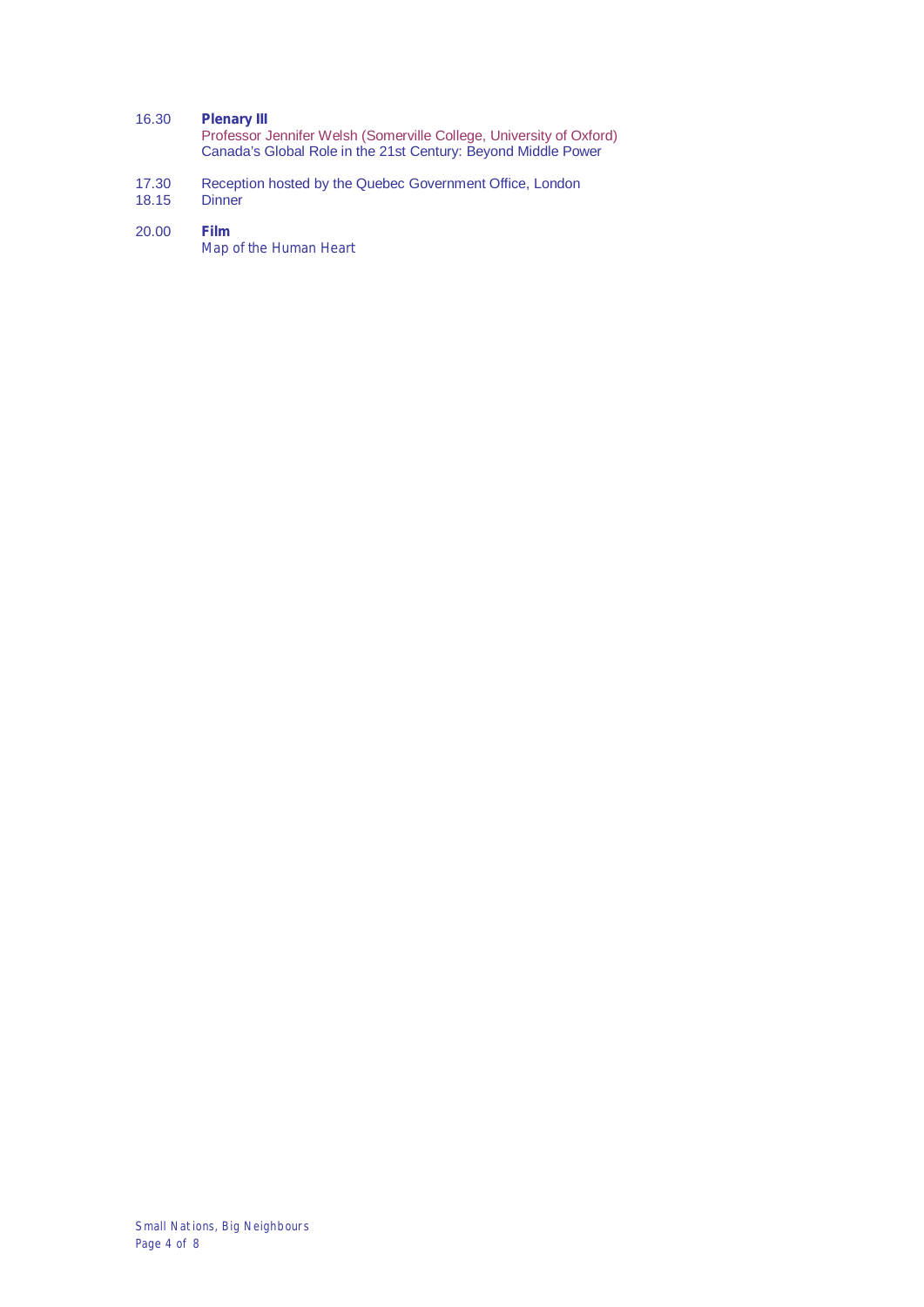#### **WEDNESDAY 13 APRIL**

# 08.00 Breakfast<br>09.00 **SESSION**

## 09.00 **SESSION E**

## **Politics IV**

Markku Henriksson (University of Helsinki) Canadianization and Finlandization: Subordination or smart politics

Malcolm Fairweather (State University of New York) Global warming policy in Canada: A comparison with the USA

Raymond Blake (University of Regina) [Will Canadian nationalism survive globalization?]

#### **Linguistics**

Itesh Sachdev (Birkbeck College, University of London) Transformation of Punjabi Sikh Identities: Some Canadian, Indian and British Data

Eszter Szabo (University of Szeged) Grands frères et petites soeurs: le Québec et la francophonie mondiale comme grands frères des communautés francophones minoritaires provinciales

Martin Howard (University College, Cork) Linguistic norms in minority and dominant speech communities: Comparing Québec and **France** 

### **History III**

Dan Malleck (Brock University) "Crossing the line: The American drinker in Ontario border communities, 1927–1944"

Jessica Squires (Carleton University) "American Vietnam War era draft dodgers and the Canadians who supported them"

Peter Neary (University of Western Ontario) Renewing veterans benefits in Canada

#### **Literature V**

Faye Hammill (Cardiff University) Anne of Green Gables in America

Eva Zsizsmann (University of Szeged) Rewriting 'home' in Ondaatje's *Running in the Family*

Francine Tolron (Avignon University) Translating Witi Ihimaera's novel *Whale Rider*: Exposing or half-opening *maoritanga* to Francophone majority culture?

#### 10.30 Coffee

#### 11.00 **Plenary IV**

Professor Sahadeo Basdeo (Okanagan University College) Canada Promoting Democracy in Small Nations: Focus on Haiti in the Caribbean

- 12.00 Specialist group meetings<br>12.30 Lunch
- 12.30 Lunch<br>13.15 BACS
	- 13.15 BACS and NZSA Annual General Meetings

## 14.30 **Plenary V**

Miles Richardson (Haida Gwaii)

15.30 Tea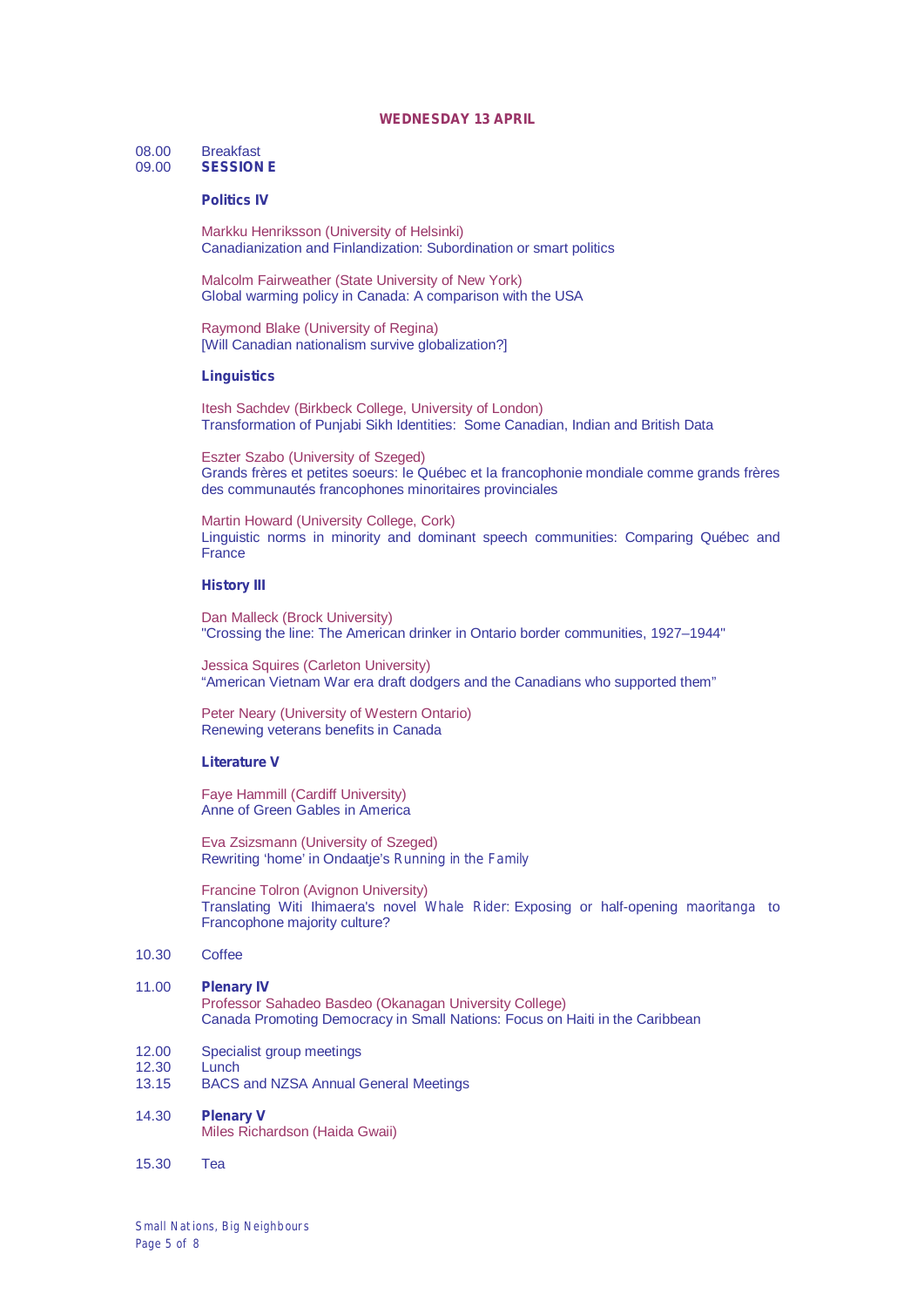#### 16.00 **SESSION F**

#### **Politics V**

Henry Milner (Vanier College and Université Laval) Political dropouts and political knowledge: Canada in comparative perspective

Wayne A. Hunt (Mount Allison University) The State We Will Be In

Colin Mason (Hunter Centre for Entrepreneurship, University of Strathclyde) and Richard Harrison (University Management School) US Venture Capital Investment in Canada Before and Since the Technology Downturn

## **Visual Culture and Film III**

Ian Conrich (Roehampton) A Foreign Engagement: New Zealand Cinema and the Impact of the American Action Genre

Peter Urquhart (University of Nottingham) From Sunnyvale to International Prestige Broadcasting

## **Geography and Agriculture**

Jude McCann (Queen's University, Belfast) Agrarian restructuring in New Zealand: Lessons for Canada

Michael Clow (St Thomas University) Why did Canada do the 'Heavy-Lifting' during the industrial revolution in 'Logging' after 1945?

Michael J. Broadway (Northern Michigan University) Pigs on the prairie

#### **History IV**

Julie Wheelwright (London) 'A graceful flower of Albion': The story of Esther Wheelwright, a New England captive

Janet Wilson (University College of Northampton) New Zealand and Australia: Pursuing the Medieval Past

Rosemary Clews (St. Thomas University), Kristin L. Newman (University of New Brunswick) and Asma Regragui (New Brunswick Multicultural Council) Small and large – neighbours and nations: The Canadian war brides, a case example

#### 18.00 **Plenary VI**

Professor Ged Martin (University of Edinburgh) 'That is just what we do not want': Exploring the Canada–New Zealand Comparison

- 19.15 Reception hosted by the Canadian High Commission<br>20.00 Conference Dinner
- Conference Dinner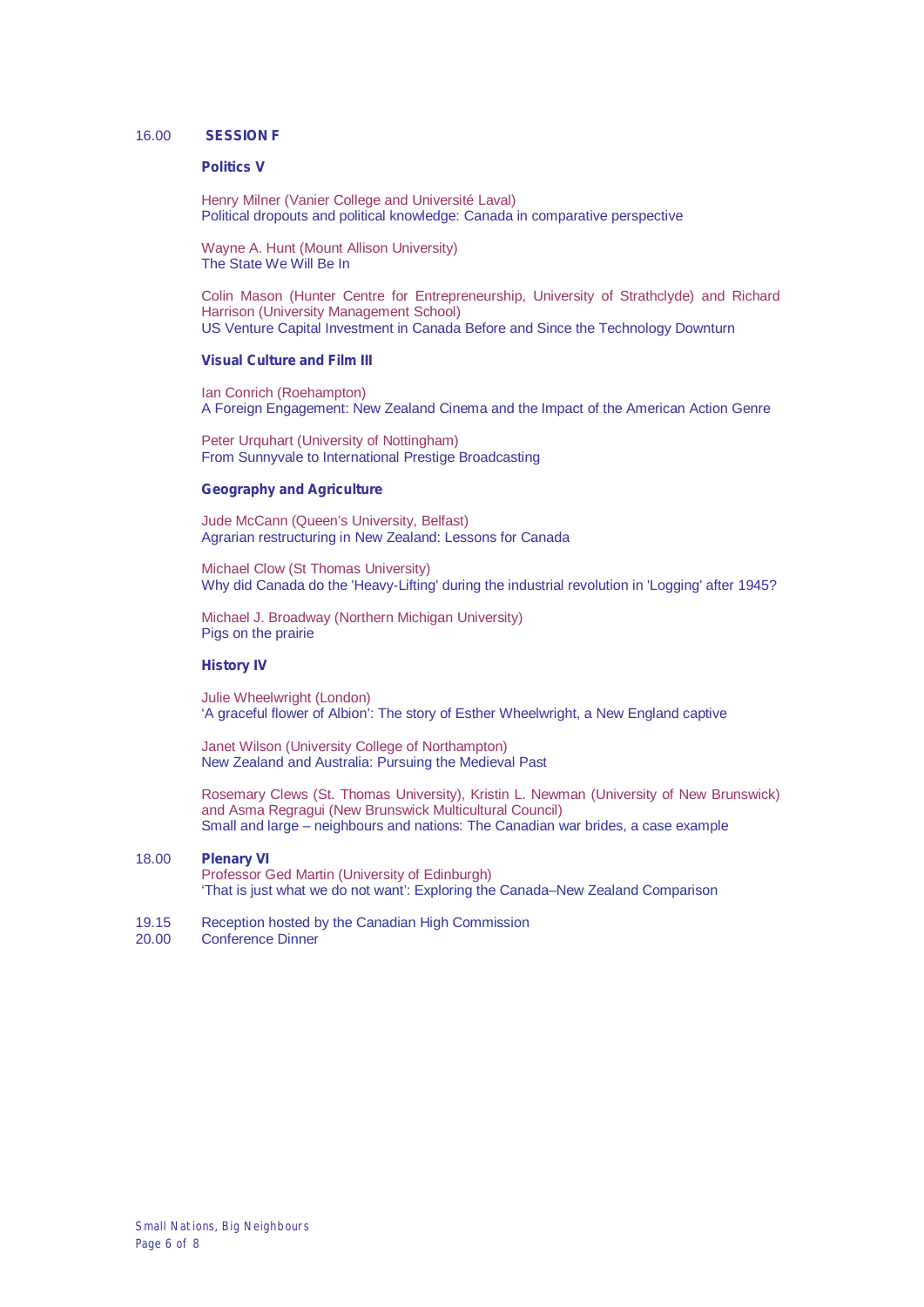#### **THURSDAY 14 APRIL**

08.00 Breakfast<br>09.00 Book exh

- 09.00 Book exhibition to be dismantled<br>09.00 **SESSION G**
- 09.00 **SESSION G**

#### **Literature VI**

Britta Olinder (Göteborg University) Canada – England – Cyprus: Complexities of size and importance of these nations in Engel's *Monodromos*

Catherine Anne Mills (University of Nottingham) "Small Nations, Big Neighbours": Dionne Brand's *Thirsty* (2002)

Jane Mattisson (Blekinge Institute) "Small Nations, Big Neighbours" [Michael Crummey's *River Thieves* and its depiction of the Beothuk Indians]

**Politics VI: Nations, Identities, and Politics in the Martin Era** (Round table)

Richard Nimijean (Carleton University) Health Care, Canadian Values and the "American Other" in the 2004 Federal Election

L. Pauline Rankin (Carleton University) "Women Troubles": Gender Equality and the Martin Government

François Rocher (Carleton University) Paul Martin and Quebec: the Re-emergence of Asymmetrical Federalism?

#### **Visual Culture and Film IV**

Anne Whitelaw (University of Alberta) Rewriting national narratives: Displays of Canadian and New Zealand art in the National Gallery of Canada and the Museum of New Zealand Te Papa Tongarewa

Melissa Aronczyk (New York University) Looking at visibility: Tourism advertising and the representation of national identity

John Bonehill (University of Leicester) 'A variety of beautifull landskips did it afford': Dusky Bay, in or about April 1773

#### 10.30 Coffee

## 11.00 **SESSION H**

#### **First Nations**

Gerard W. Horgan (St. Francis Xavier University) First Nations, Second Chamber: Aboriginal representations in a reformed Canadian Senate

Gundula Wilke (University of Osnabrueck) "Funny People, Neighbours": Indigenous perspectives on Canada and Aotearoa/New Zealand

Valerie Alia (Leeds Metropolitan University) and Simone Bull (University of Sunderland) Representation, self-representation and the crossing of cultural boundaries: a comparative look at media representations and self-representations of Inuit and Maori